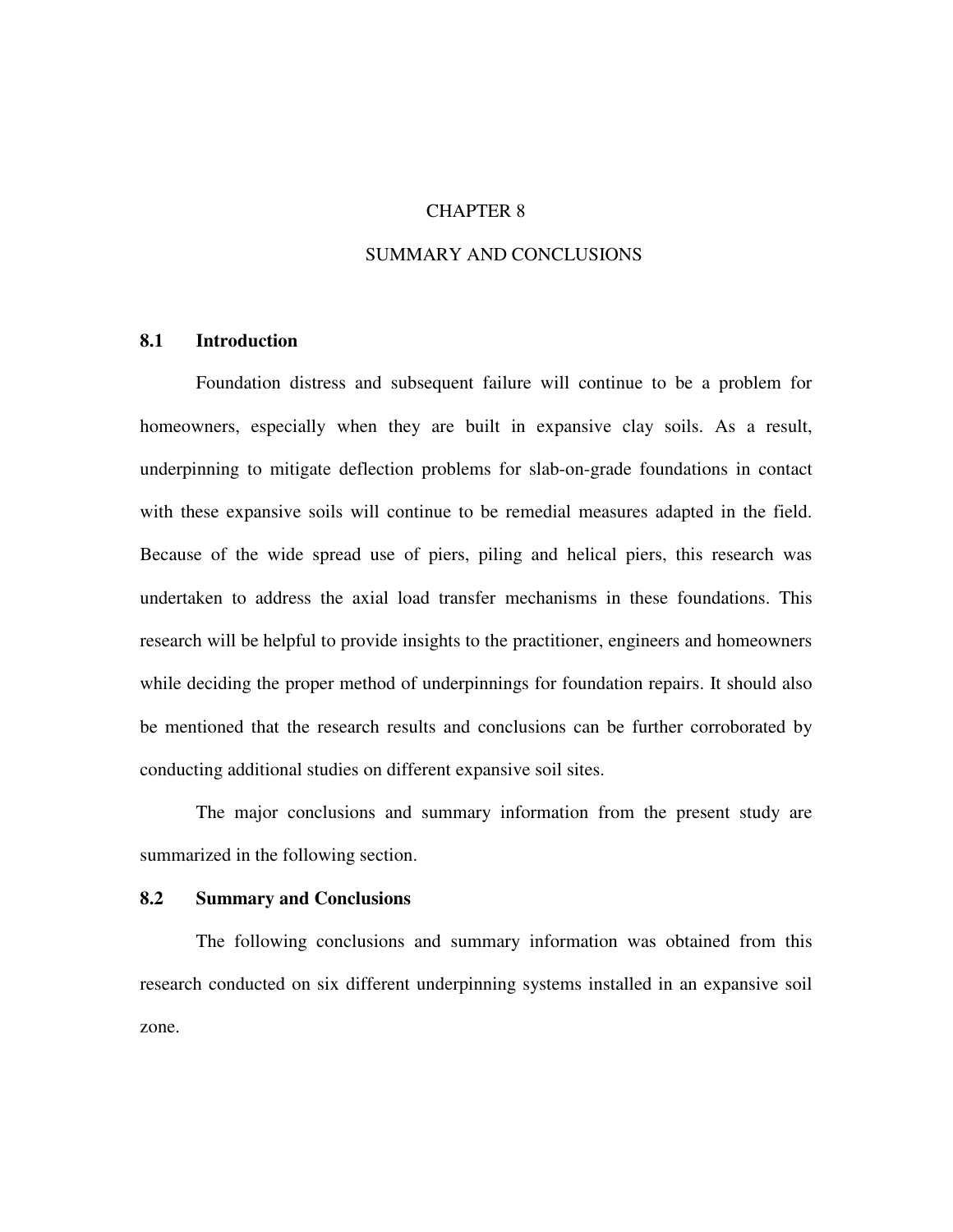## **8.2.1 Summary**

- 1. Predictions of axial compression capacity of the drilled shafts, belled piers and augercast piles were close to measured capacities. Hence, the pier or pile capacity procedures using the FHWA-IF-99-025 design manual (FHWA 1999) are considered reliable methods for estimations of axial capacities of these foundations in expansive soil media.
- 2. Use of a  $60^{\circ}$  layout plan for field testing of large numbers of piers and piles was proven to be effective and efficient in the field load testing operation.

#### **8.2.2 Conclusions**

- 1. There was a negligible difference between ultimate axial compression capacity in the straight drilled shafts and augercast piles. The skin friction allowance for the drilled shafts should be the same as the one allowed for augercast piles in clay soil. Also, the deflection readings at ultimate capacity were slightly greater for the augercast pile than for the straight or belled shaft. This difference may be attributed to construction procedures in that the augercast pile normally does not produce a clean bottom surface whereas in a drilled shaft, the bottom surface can be inspected before placing concrete by either looking in the hole or running a camera in the case of open holes and by probing when pouring under slurry.
- 2. There was a negligible difference in ultimate axial compression capacities of the majority of drilled underpinnings between 'dry to wet' and 'wet to dry' seasonal conditions. While shear strength in upper layers did increase while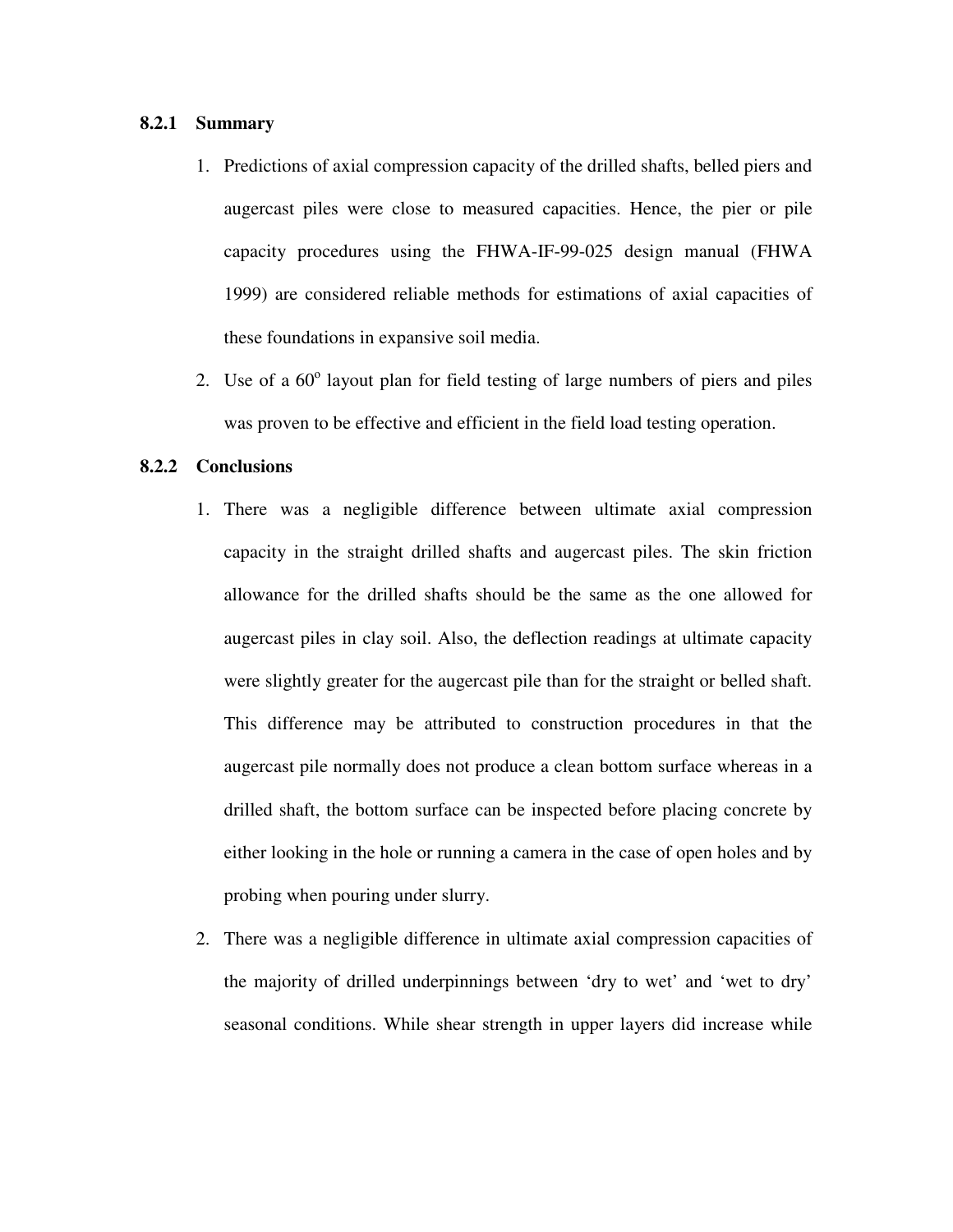going from 'wet to dry' season, drying induced soil shrinkage from the pier/pile (near surface) might have mitigated the increases in axial capacity.

- 3. Time of soil sampling has a major bearing on predicted axial compression capacity. If insitu or soil sampling tests is made during the dry season, shear strength parameters might have been increased for upper clayey layers due to desiccation related drying. Conversely, the wet season strength parameters are low and may provide lower, but conservative design parameters.
- 4. This research also indicates that the non-contributing depth of soil considered for shafts appeared to be important when foundation tests were performed in dry season. The non-contributing lengths from thin wire measurements show that they vary from 3 ft to 4 ft, slightly less than the recommended 5 ft value. If soil sampling and testing is attempted in the wet season, this research indicates that the total shaft depth should be included in the predictions of axial capacity since soil around the upper layers is in contact with shafts.
- 5. Installation of helical piles shows that the installation process of the helix in clayey medium may not pull into the ground efficiently to prevent augering of the helix and thus producing a trailing section of loose soil. Therefore the helical anchors will many times require seating using pressure from a structure in order to obtain the maximum capacity of the helical piles. With the presence of this void, larger deflection in helical piles installed in new construction jobs must be anticipated in clay soils and the design engineer must allow for this deflection accordingly.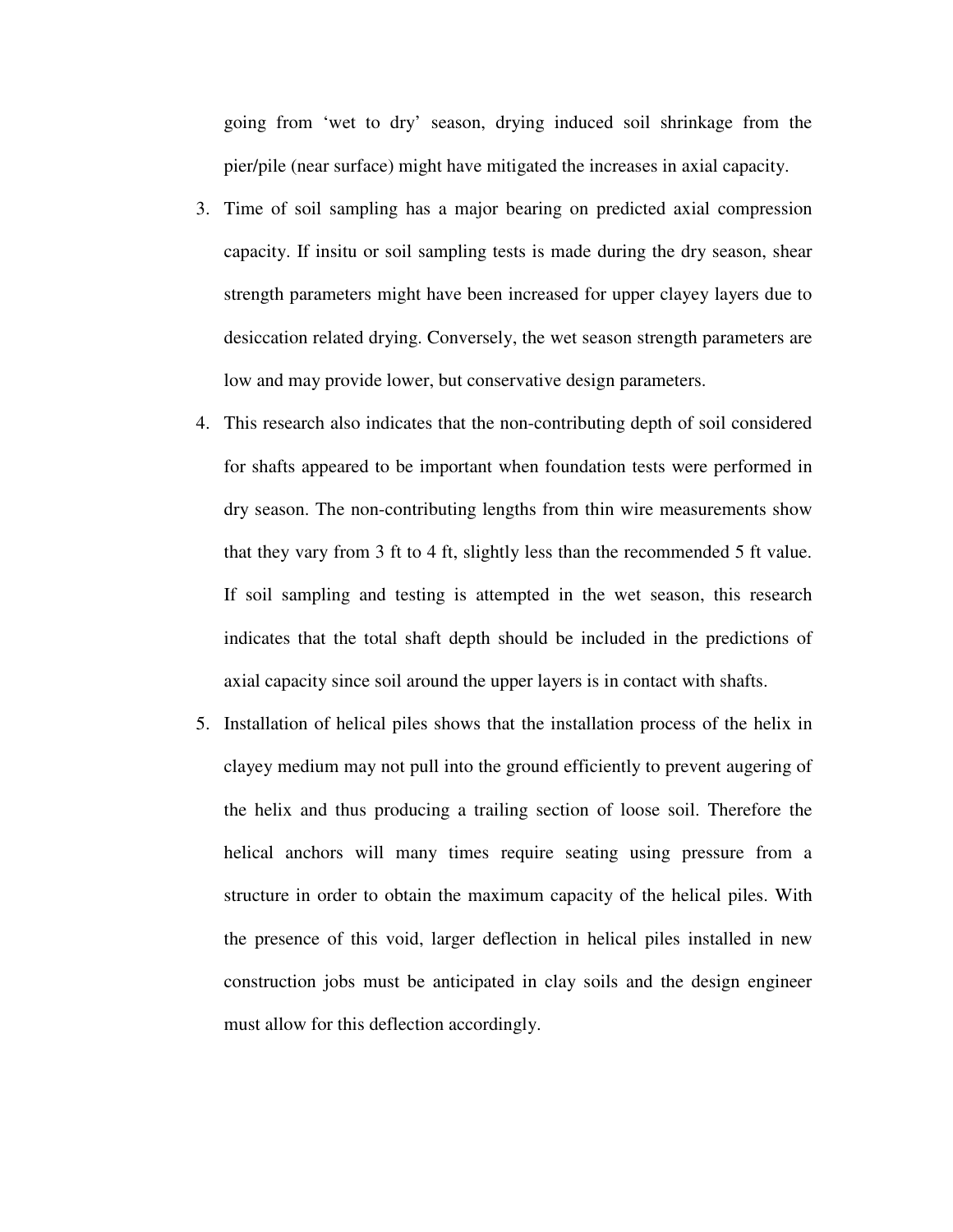- 6. In this research, when the installation torque was constant and same for helical piles, there was minor or very little difference in ultimate axial compression capacity between single and double helix piles. The double helix piling did, however, produce a more consistent ultimate capacity.
- 7. There was no obvious or major difference in the ultimate axial capacities of the helical piles installed in 'dry to wet' and 'wet to dry' conditions.
- 8. The Individual Bearing Plate method proved reasonable approach in estimating capacity of the single helix. With the double helix, however, it is necessary to apply a disturbance factor to be included in the axial capacity formulation to simulate disturbed state of soil condition. This disturbance factor was found to be an approximate 80% for this research. Therefore, contributing axial capacity support of the trailing helix was only 20% of the leading helix capacity as measured by area of helix and shear strength of soil.
- 9. Pressed steel pilings show the greatest amount of deflection prior to reaching their ultimate capacity. Both pressed concrete and steel piling systems yielded consistent at their ultimate capacity when they were installed during the wet period. Deeper penetration depths for these pressed piles were obtained, which indicate that the final capacity of these piles depend on length of the pile, and installation as well as testing seasonal conditions.
- 10. Pressed concrete pilings appear to perform in an identical fashion as those of drilled concrete piers but with an obvious reduction in axial load capacity due to smaller size of the pressed concrete pile dimensions.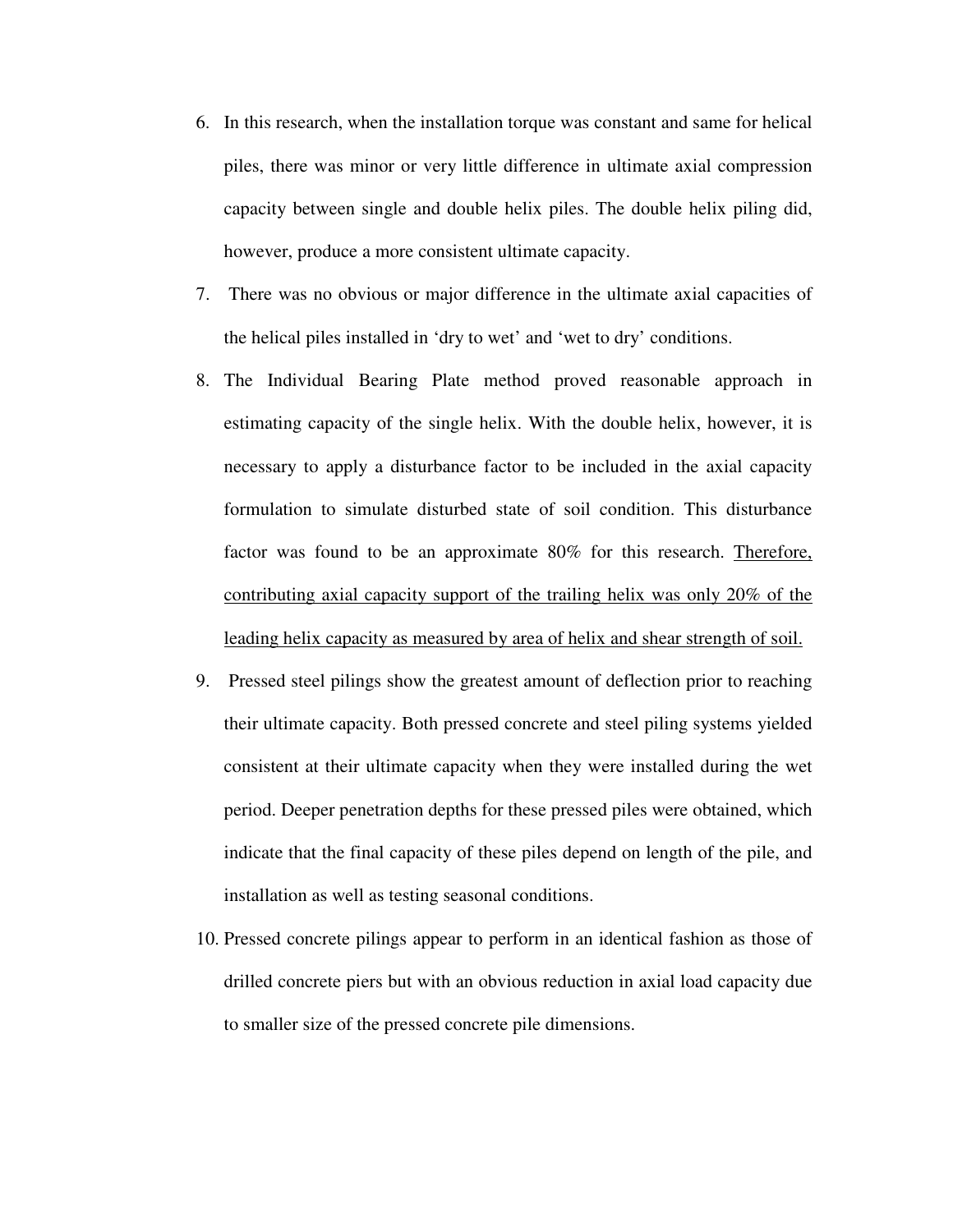- 11. When pressed concrete pilings were installed shallower than the zone of seasonal moisture change (between 10 ft and 15 ft for this test), they tend to loose most of the installation capacity, i.e. up to 42% of the installation load. When these same pilings are installed below 15 ft in this soil and in these climatic conditions, they have gained 37% over installation capacity.
- 12. Three of the final six pressed concrete pilings were broken either during installation or during testing. It is not known if this failure was due to the movements of reaction beam or due to bending moments caused by lateral soil shrinkage around the piling during the dry period.
- 13. The pressed concrete pilings used in this research were installed with a #4 reinforcing steel bar passed through the center of the piles with the hole filled with Portland cement grout. Both reinforcement and grouting enhance lateral load resistance as well as flexural capacity of this foundation system. Hence, the present pressed concrete pile results are valid for this type of pressed concrete pile system. The performance of pressed concrete pilings without any reinforcement or bonding may have problems simply due to lesser tensile and flexural resistances.
- 14. Predicting axial compression capacity of pressed steel pilings does not appear to be accurate when using soil properties from laboratory tests on samples collected from the field. When the continuous CPT profiling with side friction measurements was used to estimate the capacities, they appear to match with the measured ultimate loads. This correlation is especially strong when the pilings were installed sufficiently below the active zone. This indicates that